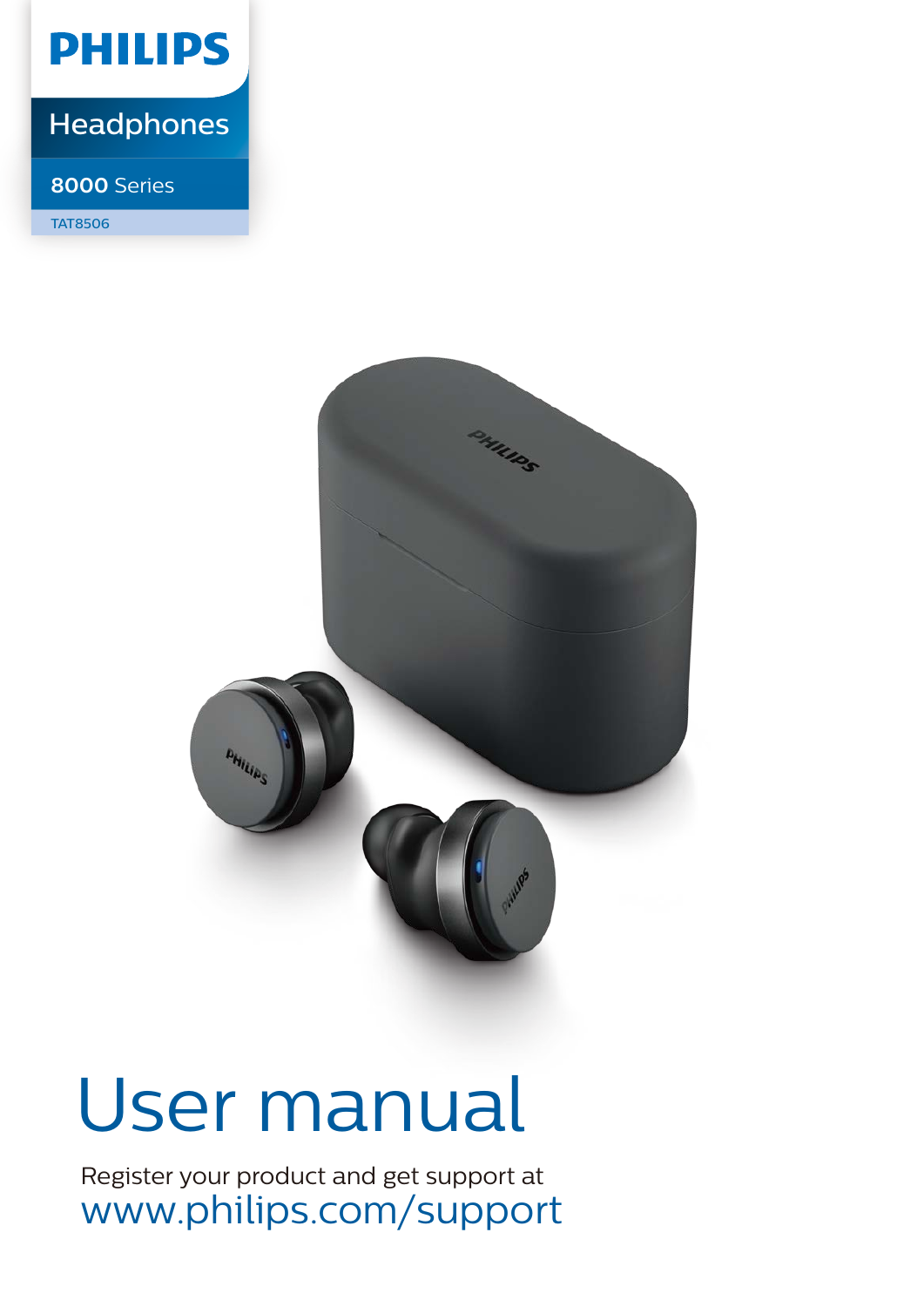## **Contents**

| 1              | Important safety instructions<br><b>Hearing safety</b><br>General information                        |                      |
|----------------|------------------------------------------------------------------------------------------------------|----------------------|
| $\overline{2}$ | Your True wireless earpieces<br>What's in the box<br>Other devices<br>Overview of your True wireless | $222 - 33$<br>3<br>3 |
|                | earpieces                                                                                            | $\overline{4}$       |
| 3              | <b>Get started</b>                                                                                   | 5<br>5<br>6          |
|                | Charge the battery<br>How to wear<br>Pair the earpieces with your                                    |                      |
|                | Bluetooth device for the first time<br>Pair the earpieces with another                               | 6                    |
|                | <b>Bluetooth device</b>                                                                              | 7                    |
| 4              | Use your earpieces<br>Connect the earpieces to your                                                  | 8                    |
|                | Bluetooth device<br>Control ANC (Active Noise                                                        | 8                    |
|                | Cancellation)<br>Power on/off                                                                        | 8<br>9               |
|                | Manage your calls and music                                                                          | 9<br>9               |
|                | <b>Voice Assistant</b>                                                                               |                      |
|                | Use Voice Assistant function<br>(via Google App)<br>Earpieces/charging box LED                       | 9                    |
|                | indicator status                                                                                     | 10                   |
| 5              | <b>Reset the earpieces</b>                                                                           | 11                   |
| 6              | <b>Technical data</b>                                                                                | 11                   |
| $\overline{7}$ | <b>Notice</b>                                                                                        | 12                   |
|                | Declaration of conformity                                                                            | 12                   |
|                | Disposal of your old product<br>and battery                                                          | 12                   |
|                | Remove the integrated battery                                                                        | 12                   |
|                | Compliance with EMF                                                                                  | 13                   |
|                | Environmental information<br>Notice of compliance                                                    | 13<br>13             |
| 8              | <b>Trademarks</b>                                                                                    | 15                   |
| 9              | <b>Frequently asked questions</b>                                                                    | 16                   |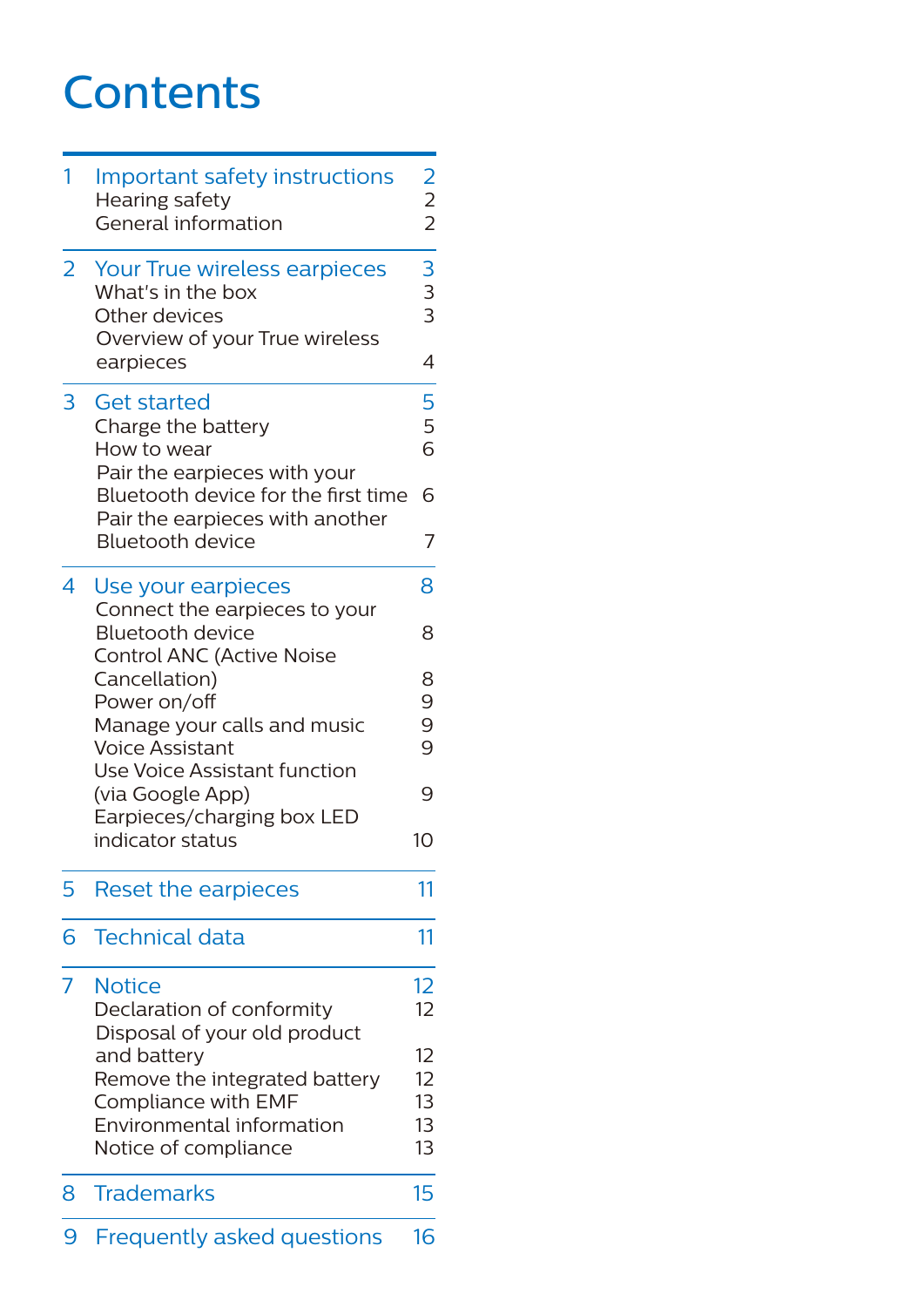## 1 Important safety instructions

## Hearing safety



#### Danger

 To avoid hearing damage, limit the time you use headphones at high volume and set the volume to a safe level. The louder the volume, the shorter the safe listening time is.

Be sure to observe the following guidelines when using your headphones.

- Listen at reasonable volumes for reasonable periods of time.
- Be careful not to adjust the volume continuously upwards as your hearing adapts.
- Do not turn up the volume so high that you can't hear what's around you.
- You should use caution or temporarily discontinue use in potentially hazardous situations.
- Excessive sound pressure from earpieces and headphones can cause hearing loss.
- Using headphones with both ears covered while driving is not recommended and may be illegal in some areas.
- For your safety, avoid distractions from music or phone calls while in traffic or other potentially dangerous environments.

## General information

To avoid damage or malfunction:

## Caution

- Do not expose headphones to excessive heat.
- Do not drop your headphones.
- Headphones shall not be exposed to dripping or splashing. (Refer to the IP rating of specific product)
- Do not allow your headphones to be submerged in water.
- Do not charge your headphones when the connector or socket is wet.
- Do not use any cleaning agents containing alcohol, ammonia, benzene, or abrasives.
- If cleaning is required, use a soft cloth, if necessary dampened with a minimum amount of water or diluted mild soap, to clean the product.
- The integrated battery shall not be exposed to excessive heat such as sunshine, fire or the like.
- Danger of explosion if battery is incorrectly replaced. Replace only with the same or equivalent type.
- To achieve the specific IP rating, the charging slot cover must be closed.
- Disposal of a battery into fire or a hot oven, or mechanically crushing or cutting a battery, can result in an explosion.
- Leaving a battery in an extremely high temperature surrounding environment can result in an explosion or the leakage of flammable liquid or gas.
- A battery subjected to extremely low air pressure may result in an explosion or the leakage of flammable liquid or gas.

Operating and storage temperatures and humidity

- Store in a place where the temperature is between -20°C (-4°F) and 50°C (122 °F) with up to 90% relative humidity.
- Operate in a place where the temperature is between 0°C (32°F) and 45°C (113 °F) with up to 90% relative humidity.
- Battery life may be shorter in high or low temperature conditions.
- Replacement of a battery with an incorrect type risks severely damaging the headphones and the battery (for example, in the case of some lithium battery types).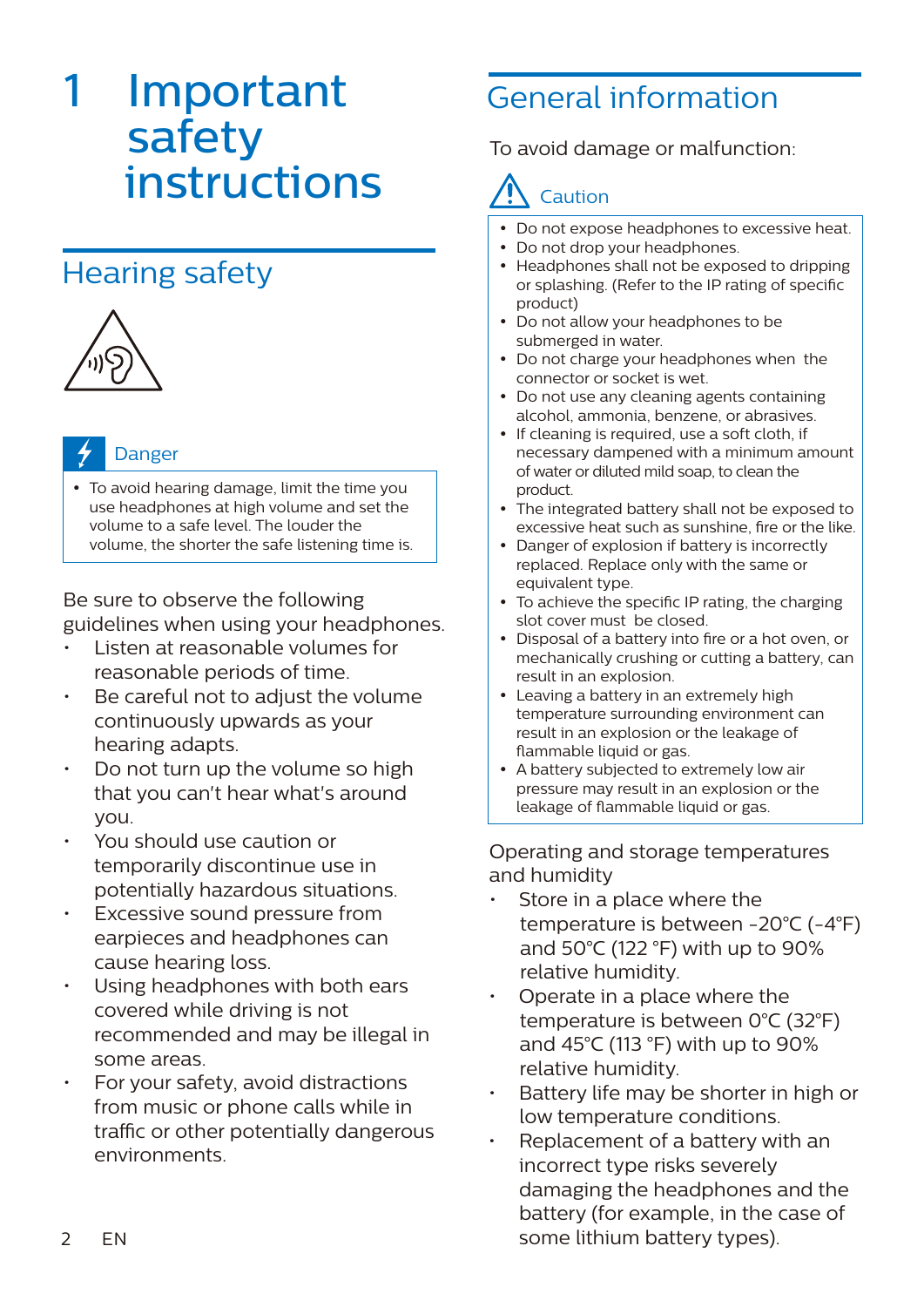## 2 Your True wireless earpieces



USB-C charging cable (for charging only)

Congratulations on your purchase, and welcome to Philips! To fully benefit from the support that Philips offers, register your product at www.philips.com/support. With these Philips True wireless earpieces you can:

- Enjoy convenient wireless handsfree calls
- Enjoy and control music wirelessly
- Switch between calls and music

## What's in the box



Philips True wireless earpieces Philips TAT8506

Comply™ Foam Tips x 1 pairs

## $\bigcirc$

Silicone ear tip covers x 6 pairs



Quick start guide



Global warranty



Safety leaflet

## Other devices

A mobile phone or device (e.g. notebook, tablet, Bluetooth adapters, MP3 players etc) which supports Bluetooth and is compatible with the earpieces.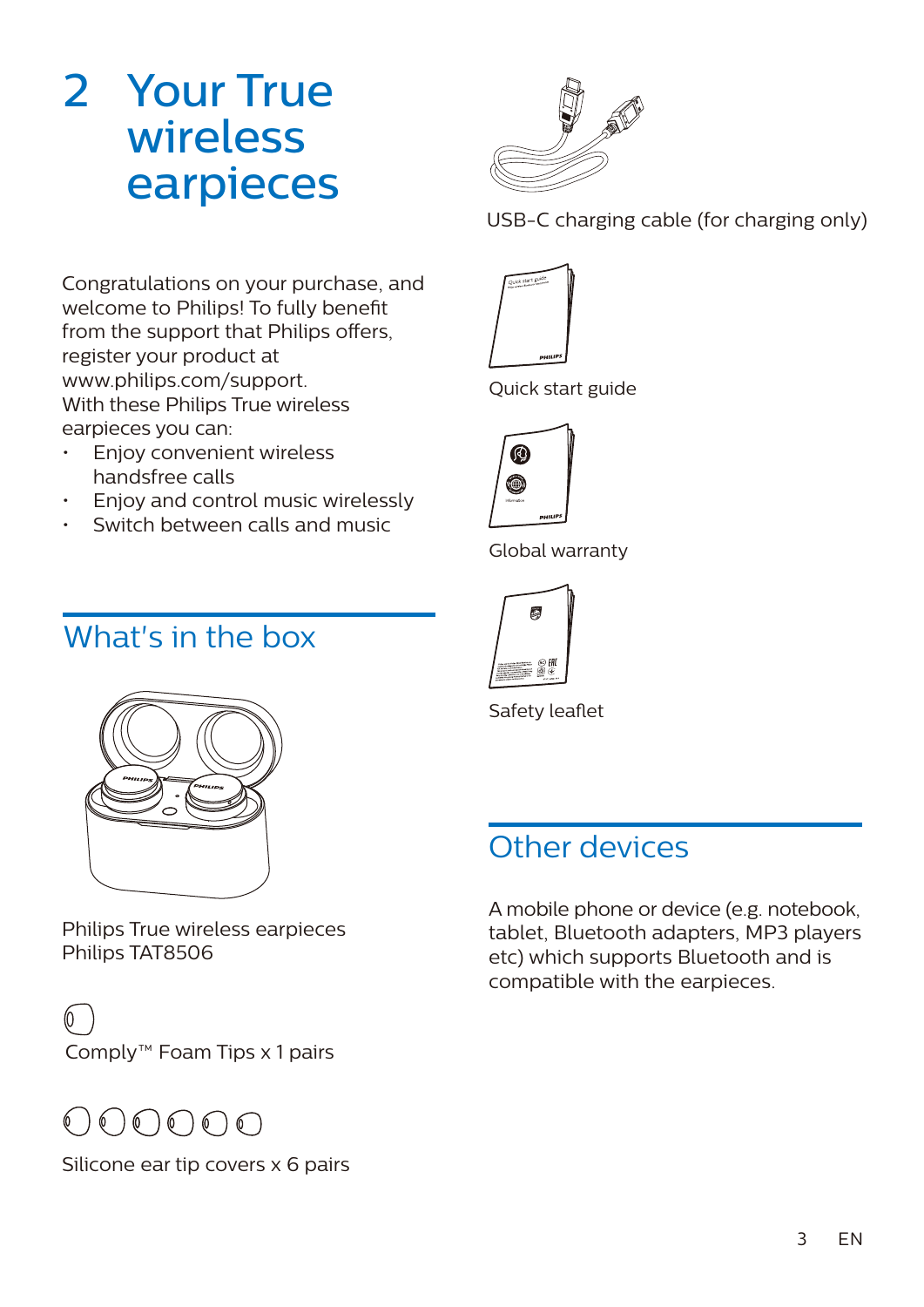### Overview of your True wireless earpieces







- $1)$  Multi-function touch (MFT)
- LED indicator (BT pairing and factory reset)
- LED indicator (earpieces)
- Bluetooth pair button
- LED indicator (battery state or charging state)
- USB-C charging slot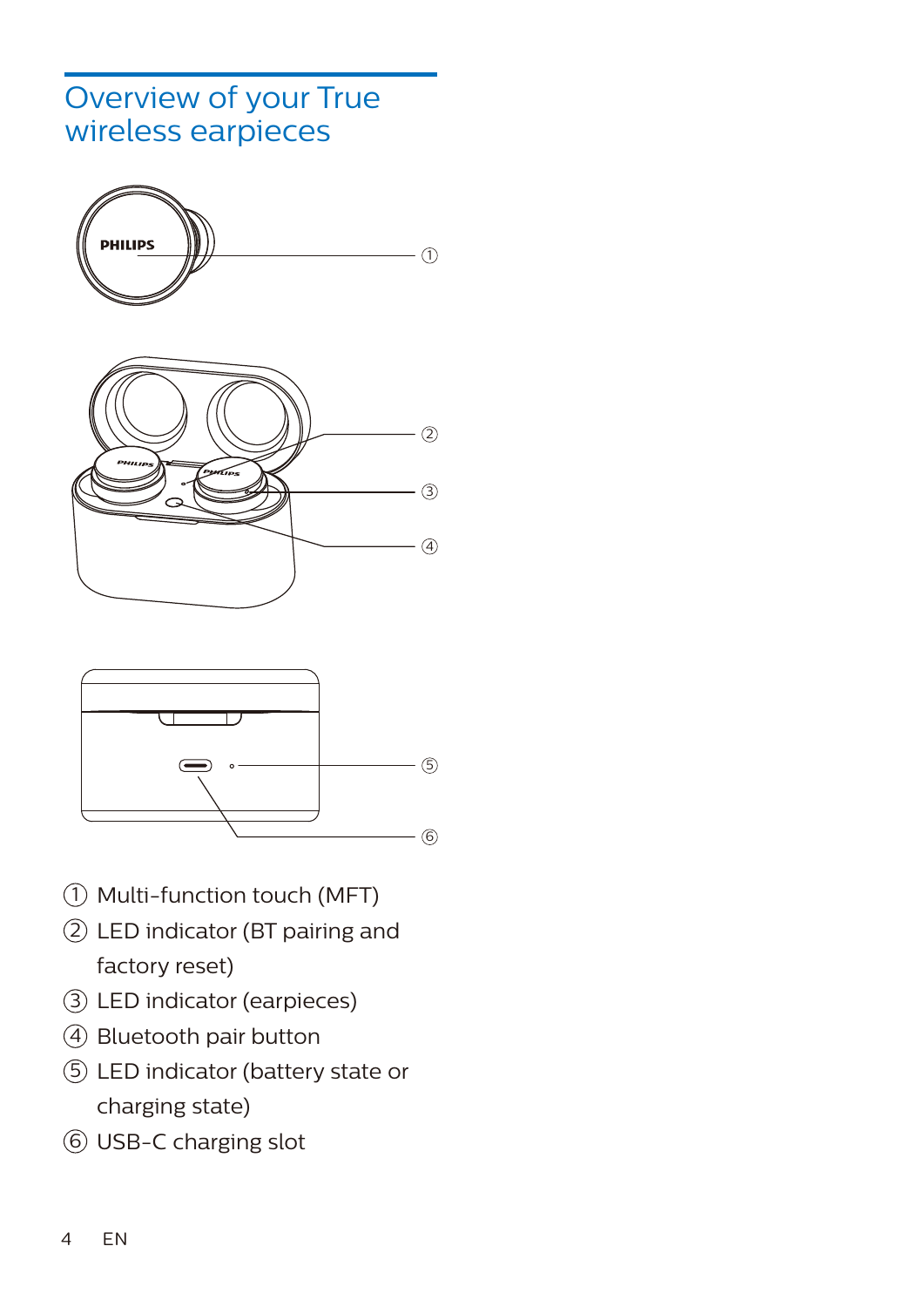## 3 Get started

## Charge the battery

#### Note

- Before you use your headphones, place them in the charging box and charge the battery for 2 hours for optimum battery capacity and lifetime.
- Use only the original USB-C charging cable to avoid any damage.
- Finish your call before charging. Connecting the earpieces to charge will power them off.

#### Charging Box

Plug one end of the USB-C cable into the charging box and the other end into the power source.



#### Tip

 The charging box serves as a portable backup battery for charging the earpieces. When the charging box is fully charged, it will fully recharge the earpieces 3 times.

#### **Earpieces**

Place the earpieces in the charging box.

- The earpieces start charging and the blue LED light goes on
- When the earpieces are fully charged, the blue light will go o



#### Tip

 Normally, a full charge takes 2 hours (for the earpieces or charging box) by USB cable.

#### Wireless charging

(Wireless charger is not included)

The charging box has a built-in wireless charging coil. You can charge the battery by using a wireless charger or another device that functions as a wireless charger.

## Caution

#### Precautions for wireless charging

- Do not place the charging box on the wireless charger when conductive materials, such as metal objects and magnets, are placed between the charging box and the wireless charger.
- Keep the charging box away from high temperatures and water sources. The box may get warm during charging. This is normal.

Charging the battery with a wireless charger.

- Place the earpieces in the charging box
- Close the charging box cover
- Place the charging box on the center of the wireless charger
- When fully charged, remove the charging box from the wireless charger



A full charge takes 4 hours by wireless charging.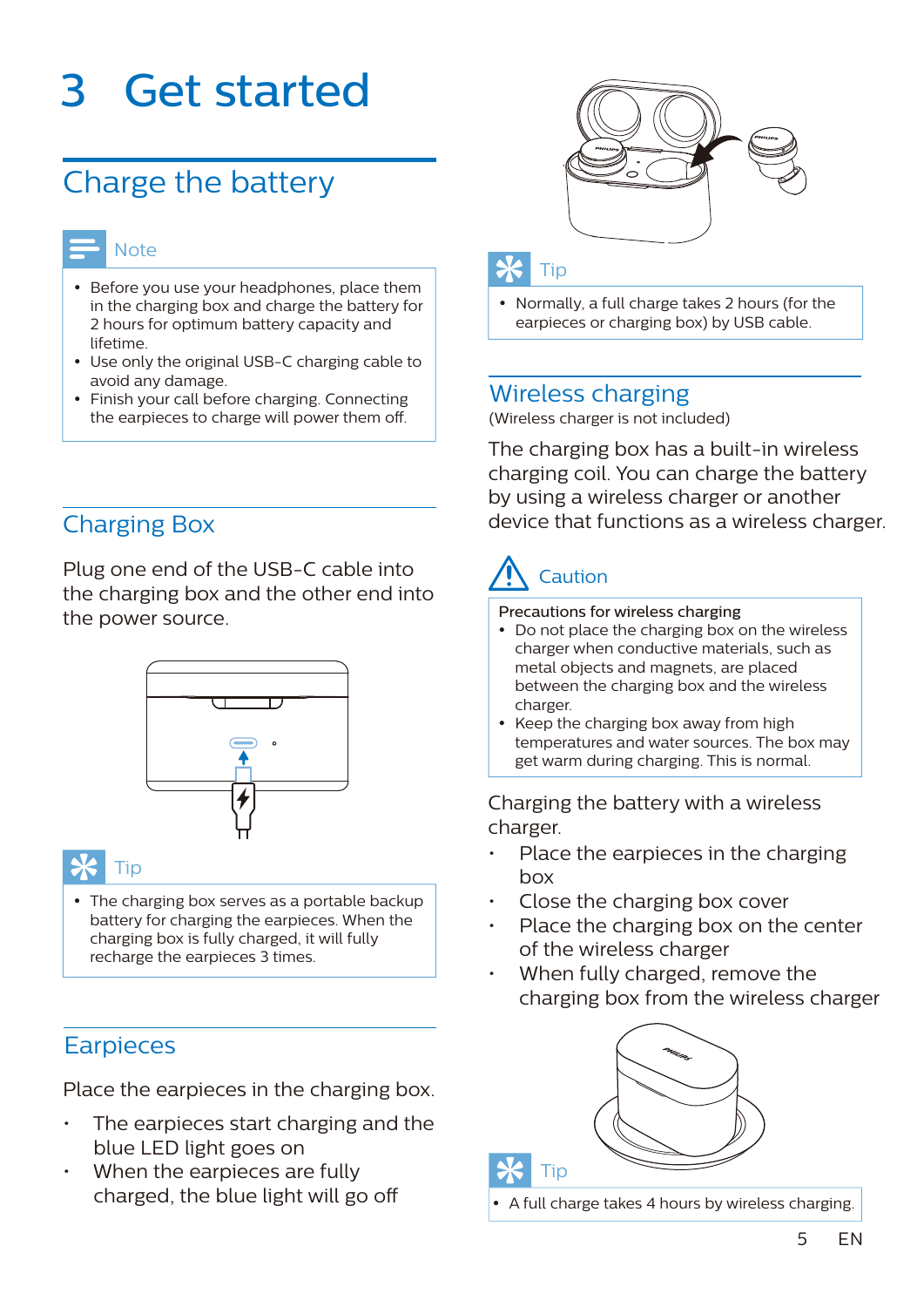### How to wear

#### Select suitable ear tips for optimum fit

A tight, secure fit will provide the best sound quality and noise-cancellation.

- Test which ear tip provides you with the best sound and wearing comfort. 1
- 2 Comply™ foam ear tip covers and 5 other sizes of silicone ear tip covers are provided: extra large, large, medium, small and extra small.  $\mathcal{P}$



#### Insert the earpieces

- 1 Check left or right orientation of the earpieces.
- 2 Insert the earpieces into the ears and twist slightly until a secure fit is achieved.



### Pair the earpieces with your Bluetooth device for the first time

- 1 Make sure that the earpieces are fully charged and powered off.
- 2 Open the cover of the charging box. Press and hold the pairing button for approximately 3 seconds.



- $\rightarrow$  The LEDs on both earpieces flash white and blue alternately
- $\rightarrow$  The earpieces are now in pairing mode and are ready to pair with a Bluetooth device (e.g. a mobile phone)
- Turn on the Bluetooth function of your Bluetooth device. 1
- Pair the earpieces with your Bluetooth device. Refer to the user manual of your Bluetooth device.  $\mathcal{P}$

#### **Note**

• After powering on, if the earpieces cannot find any previously connected Bluetooth device, it will automatically switch to pairing mode.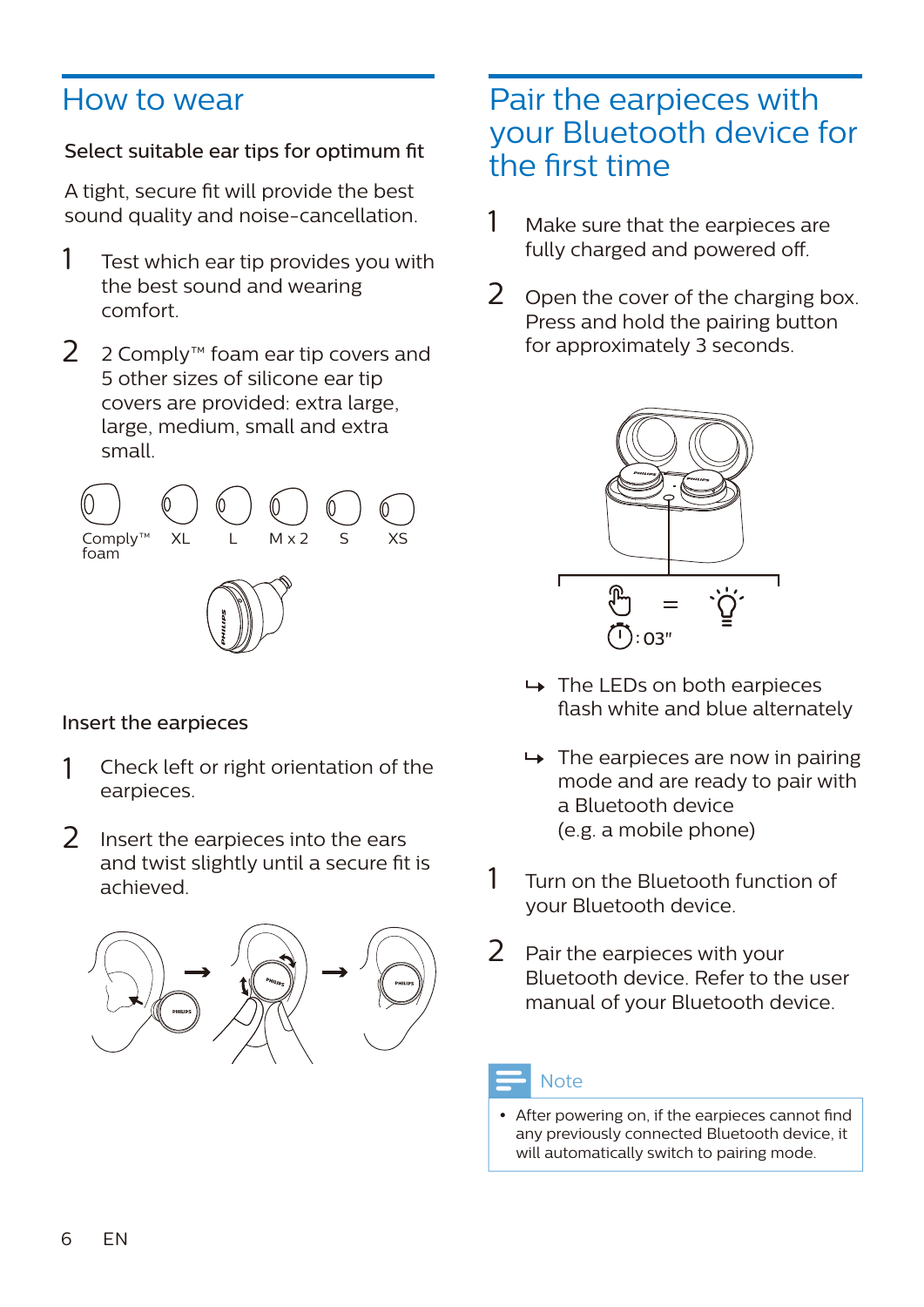The following example shows you how to pair the earpieces with your Bluetooth device.

- Turn on the Bluetooth function of your Bluetooth device, select Philips TAT8506. 1
- Enter the earpieces' password "0000" (4 zeros) if prompted. For those devices featuring Bluetooth 3.0 or higher, there is no need to enter a password.  $\mathcal{P}$



### Pair the earpieces with another Bluetooth device

If you want to pair another Bluetooth device with the earpieces, just put them into pairing mode, (press button on box for 3 seconds with both earpieces inside and the cover open), then discover the second device as per normal pairing.



#### Note

 The earpieces store 4 devices in the memory. If you try to pair more than 4 devices, the earliest paired device is replaced by the new one.

#### Single earpiece (Mono mode)

Take either right or left earpiece out from charging box for Mono use. The earpiece will power on automatically. You will hear a voice from the earpieces saying "Power on".

| _ |  |       |
|---|--|-------|
|   |  | _____ |

- Take the second earpiece from the charging
- box and they will pair with each other automatically.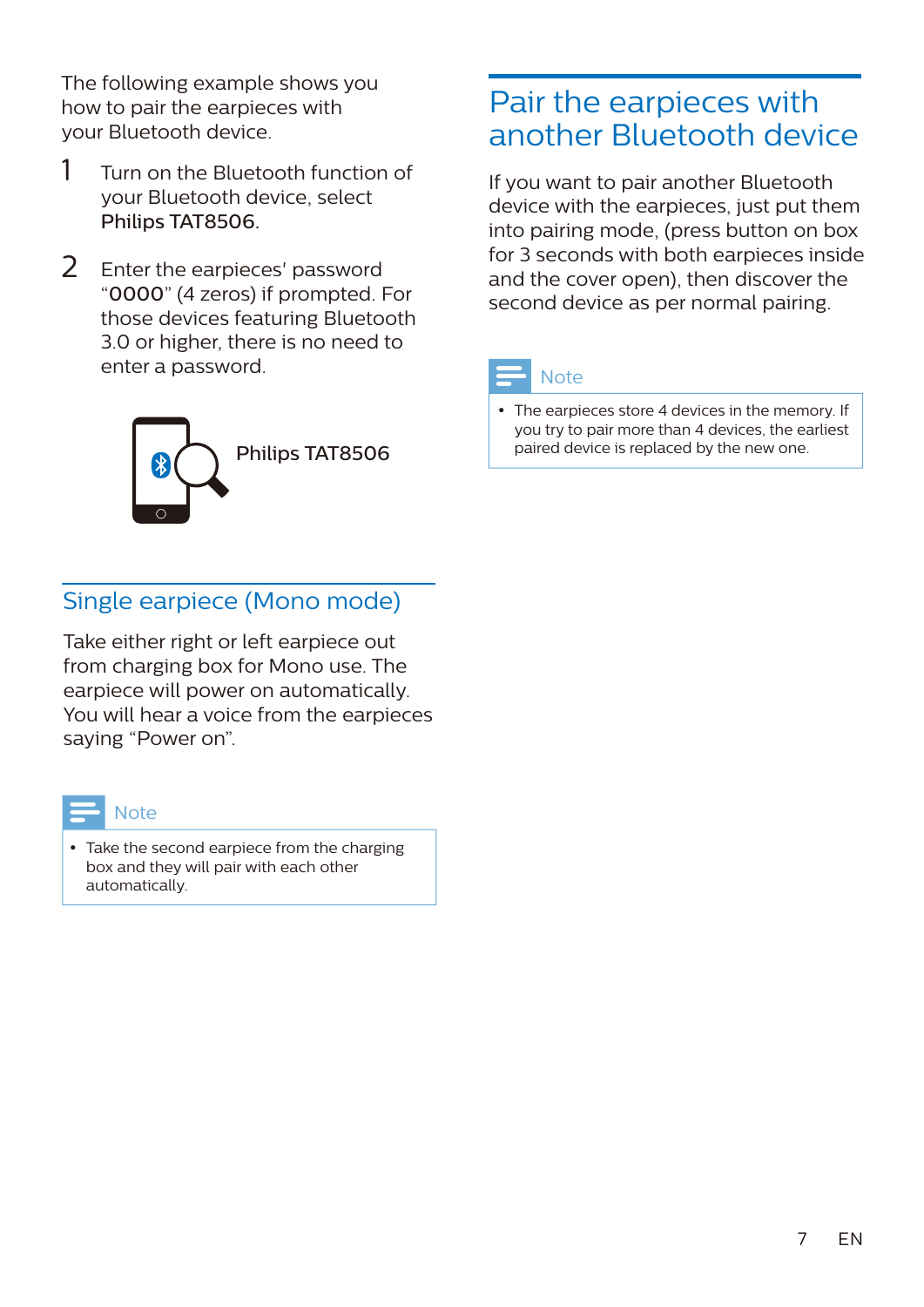## 4 Use your earpieces

### Connect the earpieces to your Bluetooth device

- 1 Turn on the Bluetooth function of your Bluetooth device.
- 2 Open the charging box cover.
	- $\rightarrow$  The blue LED flashes.
	- $\rightarrow$  The earpieces will search the last connected Bluetooth device and reconnect to it automatically. If the last connected one is not available, the earpieces will search and reconnect to the second last connected device.

## Tip

• If you turn on the Bluetooth function of your Bluetooth device after turning on the earpieces, you have to go to the Bluetooth menu of the device and connect the earpieces to the device manually.

#### Note

- If the earpieces fail to connect to any Bluetooth device within 3 minutes, it will turn off automatically to save the battery life.
- In some Bluetooth devices, connection may not be automatic. In this case, you have to go to the Bluetooth menu of your device and connect the earpieces to the Bluetooth device manually.
- If no signal (music/call) is received for 60 mins even with Bluetooth connection, the earpieces will turn off automatically to save the battery life.

## Control ANC (Active Noise Cancellation)

#### Enable ANC

Different ANC modes can be toggled via double tapping on the right earpiece.

- ANC function is automatically activated when earpiece is placed in the ear
- Touch the MFT twice, it will change to awareness mode
- Touch the MFT twice again, it will turn the ANC function off



### Tip

 Removing the earpieces will automatically activate sleep mode. When you put the earpieces back they will return to active mode.

| Task               | MFT               | Operation                          |
|--------------------|-------------------|------------------------------------|
| <b>ANC ON</b>      | Right<br>earpiece | Double tap                         |
| Awareness<br>mode  | Right<br>earpiece | Double tap                         |
| <b>ANC OFF</b>     | Right<br>earpiece | Double tap                         |
| Quick<br>awareness | Right<br>earpiece | Continue<br>touching<br>after beep |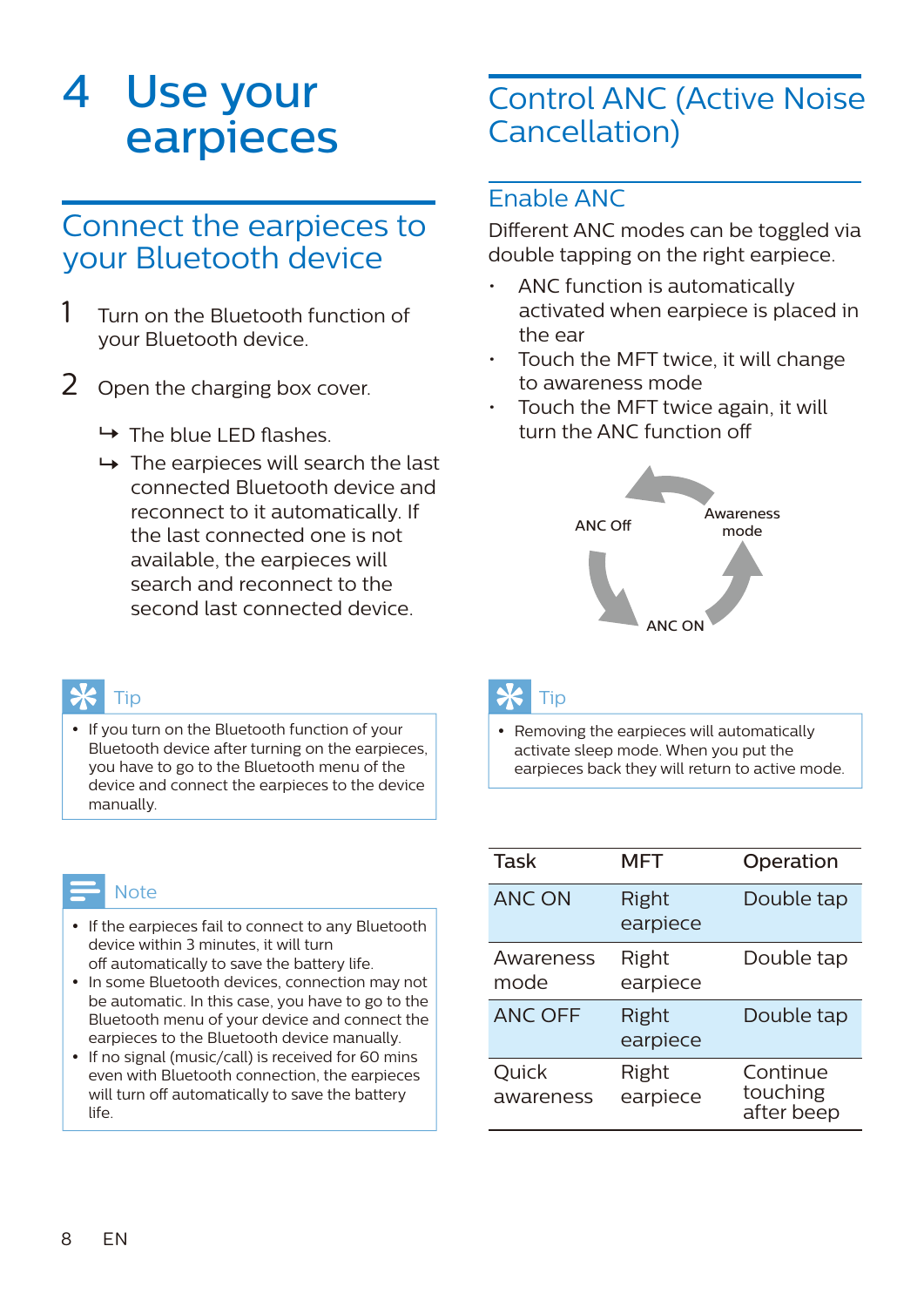## Power on/o

| Task                         | MFT | Operation                                                         |
|------------------------------|-----|-------------------------------------------------------------------|
| Turn the<br>earpieces<br>on  |     | Take<br>earpieces<br>out of the<br>charging<br>hox to<br>power on |
| Turn the<br>earpieces<br>∩ff |     | Put earpieces<br>back into the<br>charging box<br>to power off    |

### Voice Assistant

| Task                                               | <b>Button</b>     | Operation                    |
|----------------------------------------------------|-------------------|------------------------------|
| <b>Trigger Voice</b><br>(Siri/Google)<br>Assistant | l eft<br>earpiece | Tap and<br>hold<br>2 seconds |
| <b>Stop Voice</b><br>Assistant                     | l eft<br>earpiece | Single Tap                   |

## Use Voice Assistant function (via Google App)

Before using this function, please install Google App onto your Android smartphone.

## Manage your calls and music

Music control

| Task                   | MFT               | Operation                      |
|------------------------|-------------------|--------------------------------|
| Play or<br>pause music | Right<br>earpiece | Tap and hold<br>1 second       |
| Next track             | Right<br>earpiece | Triple tap                     |
| Adjust<br>volume $+/-$ |                   | Via mobile<br>phone<br>control |

#### Call control

| Task                                       | MFT               | Operation                |
|--------------------------------------------|-------------------|--------------------------|
| Pick up/<br>Switch caller<br>during a call | Right<br>earpiece | Double tap               |
| Hang up call/<br>Reject call               | Right<br>earpiece | Tap and hold<br>1 second |

#### Note

- The latest version of the app may be required. For details on the Google App, please refer to the operating instructions or the supported website of the Android smartphone, or the
- Google Play store website. The Google App may not be activated from the earpieces depending on specifications of the Android smartphone.

| Task                                        | Multi-<br>function<br>touch | Operation                                |
|---------------------------------------------|-----------------------------|------------------------------------------|
| <b>Trigger</b><br>Google Voice<br>Assistant | l eft<br>earpiece           | Continue<br>touching<br>while<br>talking |
| Cancel<br>Google Voice<br>Assistant         | l eft<br>earpiece           | Single tap                               |
| Listen<br>notification                      | I eft<br>earpiece           | Double tap                               |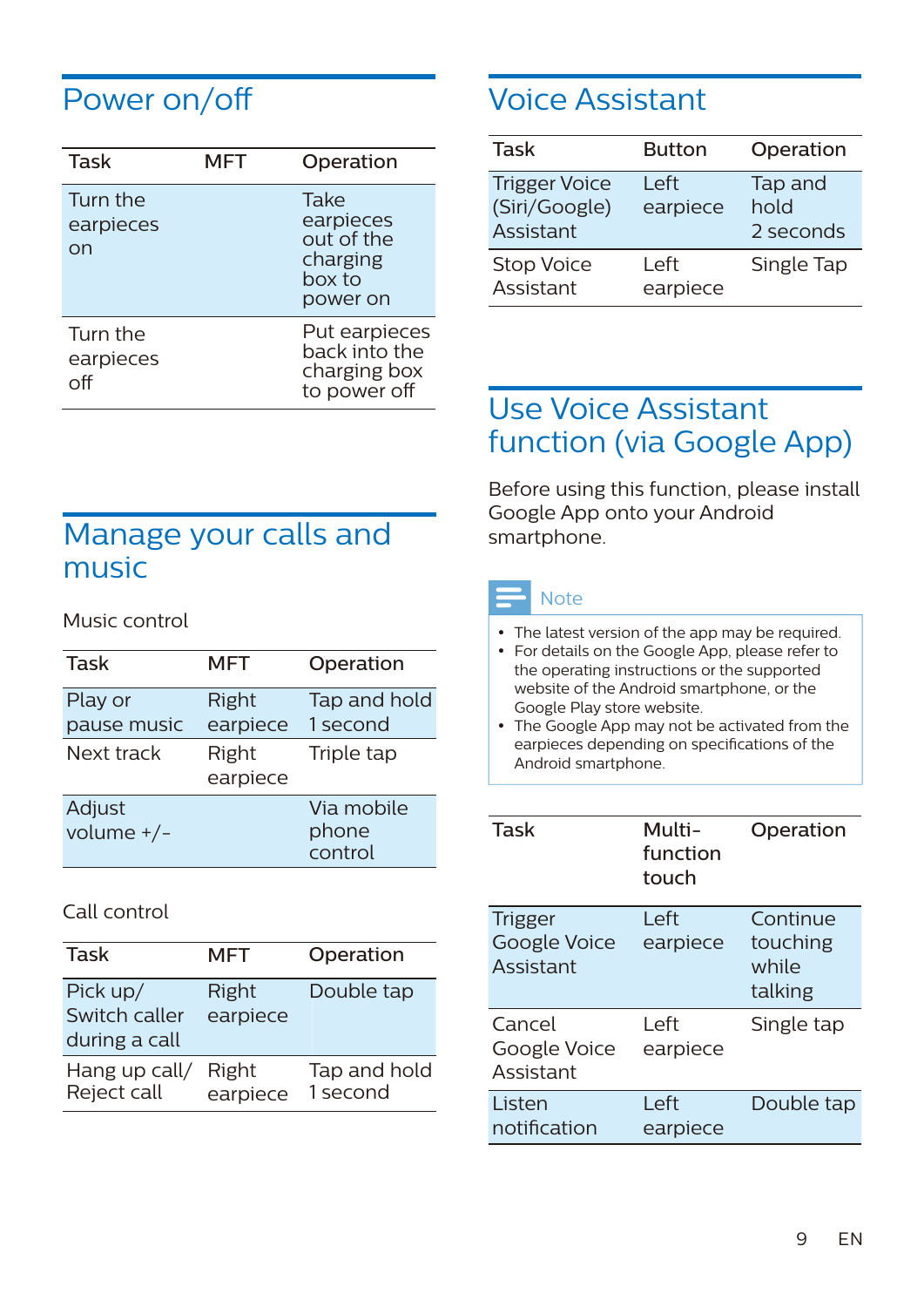## Earpieces LED indicator status

| Earpieces status                                                      | Indicator                                                              |
|-----------------------------------------------------------------------|------------------------------------------------------------------------|
| The earpieces are<br>connected to a<br>Bluetooth device               | White LED blinks<br>every 5 seconds                                    |
| The earpieces are<br>ready for pairing                                | The LED flashes<br>blue and white<br>alternately                       |
| The earpieces are<br>on but not<br>connected to a<br>Bluetooth device | White LED blinks<br>every second<br>(auto turn off after<br>3 minutes) |
| Low battery level<br>(earpieces)                                      | Blue I FD blinks 2x<br>every 5 seconds                                 |
| Battery is fully<br>charged<br>(charging box)                         | Refer to case<br>I FD                                                  |

### Charging box LED indicator status

| When charging                  | Indicator                           |
|--------------------------------|-------------------------------------|
| <b>Battery low</b>             | Amber LED lights<br><b>up</b>       |
| Relative adequate<br>battery   | White LED lights<br>up              |
| In use and cover<br>is open    | Indicator                           |
| <b>Battery low</b>             | Amber slowly<br>blinks for 4 cycles |
| Relatively<br>adequate battery | ∩ff                                 |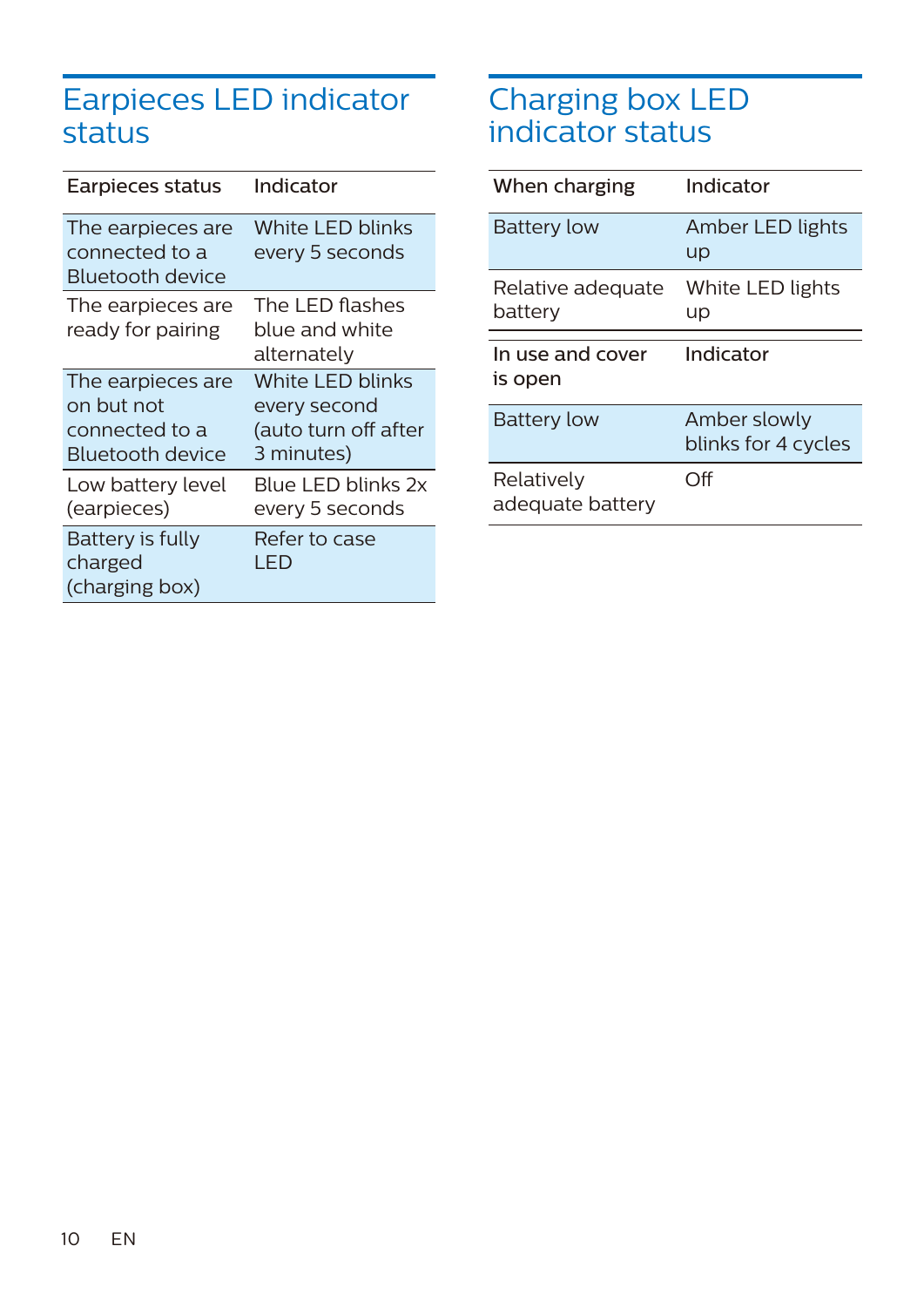## 5 Reset the earpieces

If you encounter any pairing or connection issue, you can follow the following procedure to reset your earpieces to factory default settings.

- 1 On your Bluetooth device, go to the Bluetooth menu and remove Philips TAT8506 from the device list.
- 2 Turn off the Bluetooth function of your Bluetooth device.
- 3 Return earpieces to charging box and open the lid.
- 4 Press button on box twice.
- 5 Follow steps in "Use your earpiecesconnect the earpieces to your Bluetooth device."
- 6 Pair the earpieces with your Bluetooth device, select Philips TAT8506.

If there is no response from the earpieces, you can follow the below step to reset the hardware of your earpieces.

Tap and hold multi-function touch for 10 seconds.

## 6 Technical data

- Music play time (ANC on) :  $8 + 24$  hours
- Music play time (ANC off) : 9 + 27 hours
- Standby time: 200 hours
- Charging time: 2 hours
- Lithium-ion battery 55 mAh on each earpiece, Lithium-ion battery 550 mAh on charging box
- Bluetooth version: 5.2
- Compatible Bluetooth profiles:
	- HFP (Hands-Free Profile)
	- A2DP (Advanced Audio Distribution Profile)
	- AVRCP (Audio Video Remote Control Profile)
- $\bullet$  . Supported audio codecs: LDAC, AAC, SBC
- Frequency range: 2.402-2.480 GHz
- Transmitter power: < 10 dBm
- Operating range: Up to 10 meters (33 feet)
- Auto power off
- USB-C port for charging
- Wireless charging
- Low battery warning: available

#### Note

• Specifications are subject to change without notice.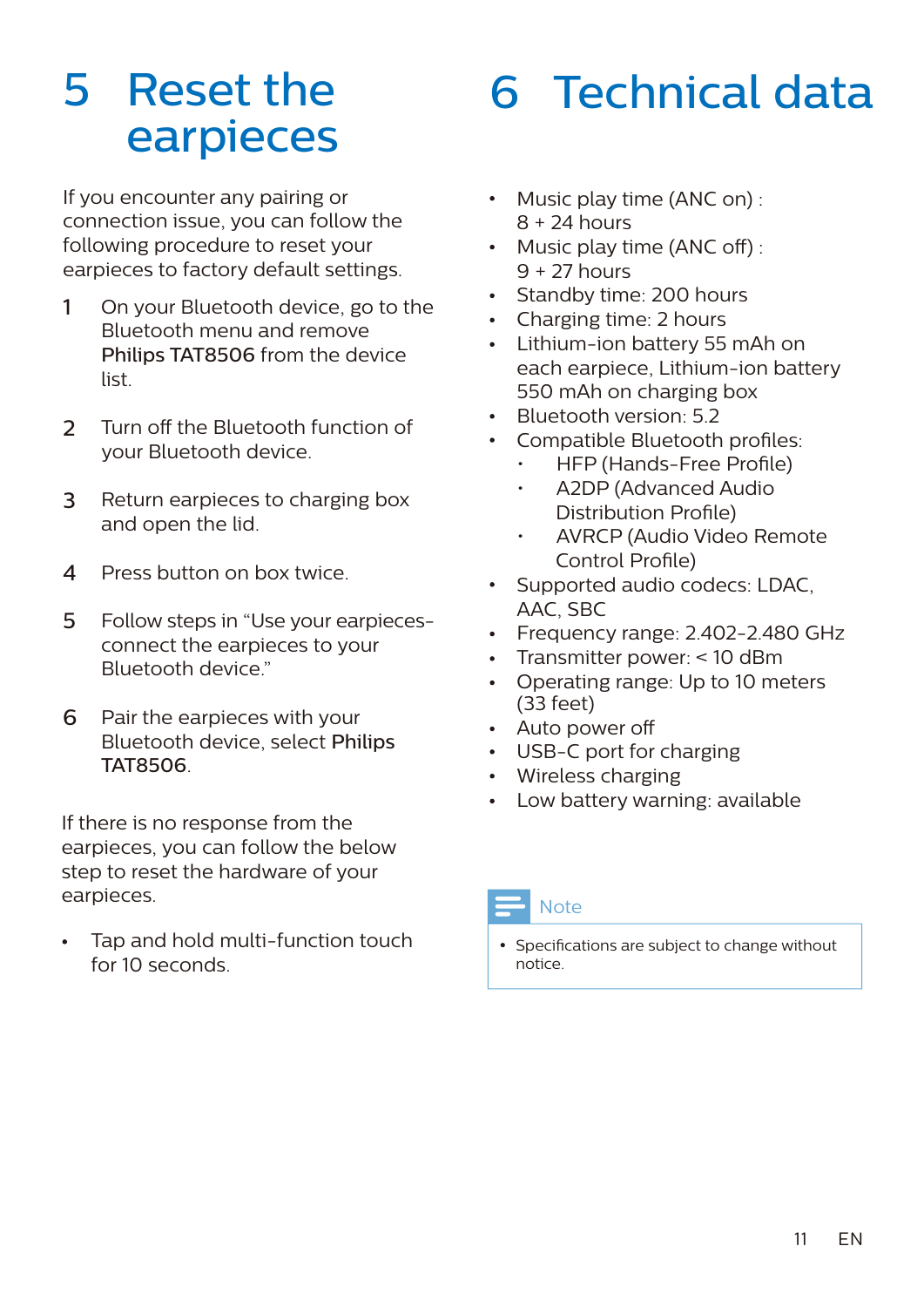## 7 Notice

## Declaration of conformity

Hereby, MMD Hong Kong Holding Limited declares that this product is in compliance with the essential requirements and other relevant provisions of Directive

2014/53/EU. You can find the Declaration of Conformity on www.p4c.philips.com.

## Disposal of your old product and battery



Your product is designed and manufactured with high quality materials and components which can be recycled and reused.



This symbol on a product means that the product is covered by European Directive 2012/19/EU.



This symbol means that the product contains a built-in rechargeable battery covered by European Directive 2013/56/EU which cannot be disposed of with normal household waste. We strongly advise you to take your product to an official collection point or a Philips service centre to have a professional remove the rechargeable battery. Inform yourself about the local separate collection system for electrical and electronic products and rechargeable batteries. Follow local rules and never dispose of the product and rechargeable batteries with normal household waste. Correct disposal of old products and rechargeable batteries helps prevent negative consequences for the environment and human health.

## Remove the integrated battery

If there is no collection/recycling system for electronic products in your country, you can protect the environment by removing and recycling the battery before disposing of the earpieces.

Make sure the earpieces are disconnected from the charging box before removing the battery.



• Make sure the charging box is disconnected from the USB charging cable before removing the battery.

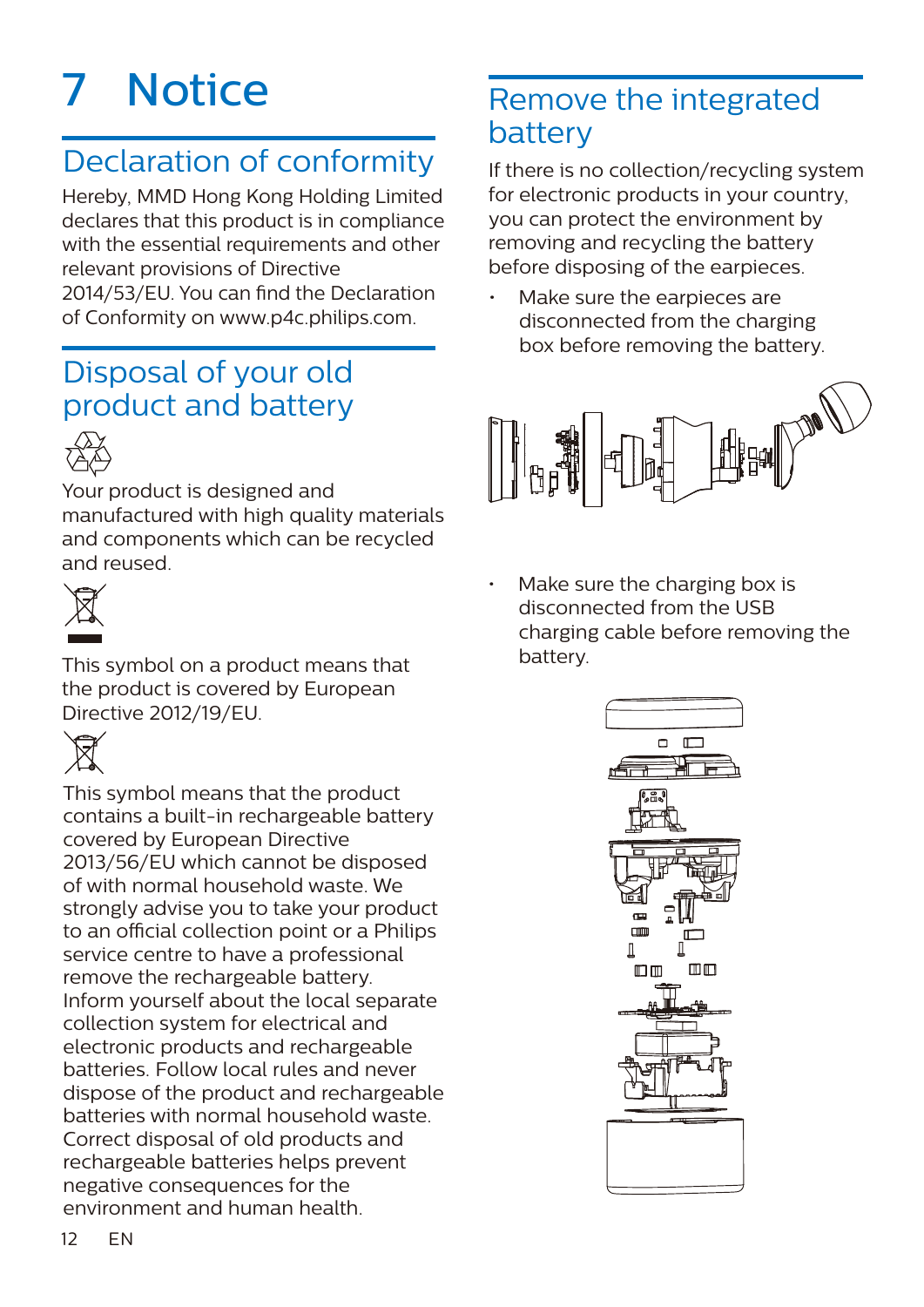## Compliance with EMF

This product complies with all applicable standards and regulations regarding exposure to electromagnetic elds.

## Environmental information

All unnecessary packaging has been omitted. We have tried to make the packaging easy to separate into three materials: cardboard (box), polystyrene foam (buffer) and polyethylene (bags, protective foam sheet.) Your system consists of materials which can be recycled and reused if disassembled by a specialized company. Please observe the local regulations regarding the disposal of packaging materials, exhausted batteries and old equipment.

## Notice of compliance

The device complies with the FCC rules, Part 15. Operation is subject to the following two conditions:

- 1. This device may not cause harmful interference, and
- 2. This device must accept any interference received, including interference that may cause undesired operation.

#### FCC rules

This equipment has been tested and found to comply with the limits for a Class B digital device, pursuant to part 15 of the FCC Rules. These limits are designed to provide reasonable protection against harmful interference in a residential installation. This equipment generates, uses and can radiate radio frequency energy and,

if not installed and used in accordance with the instruction manual, may cause harmful interference to radio communications.

However, there is no guarantee that interference will not occur in a particular installation. If this equipment does cause harmful interference to radio or television reception, which can be determined by turning the equipment off and on, the user is encouraged to try to correct the interference by one or more of the following measures:

- $\cdot$  Reorient or relocate the receiving antenna
- $\cdot$  Increase the separation between equipment and receiver
- $\cdot$  Connect the equipment into an outlet on a circuit different from that to which the receiver is connected
- Consult the dealer or an experienced radio/TV technician for help

#### FCC Radiation Exposure Statement:

This equipment complies with FCC radiation exposure limits set forth for an uncontrolled environment. This transmitter must not be co-located or operated in conjunction with any other antenna or transmitter.

Caution: The user is cautioned that changes or modifications not expressly approved by the party responsible for compliance could void the user's authority to operate the equipment.

#### Canada:

This device contains licence-exempt transmitter(s)/receiver(s) that comply with Innovation, Science and Economic Development Canada's license-exempt RSS(s). Operation is subject to the following two conditions: (1) This device may not cause interference. (2) This device must accept any interference, including interference that may cause undesired operation of the device.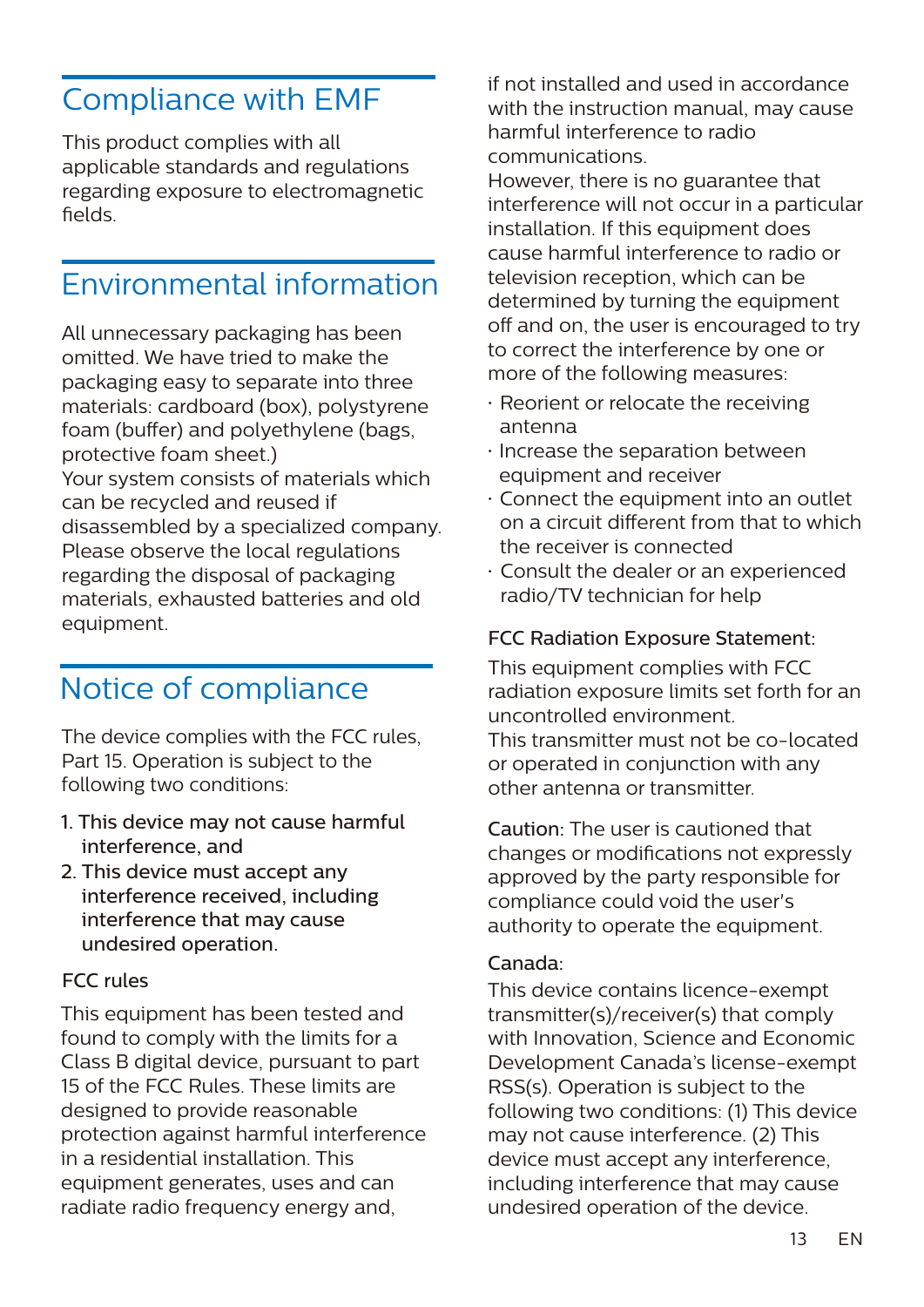L'émetteur/récepteur exempt de licence contenu dans le présent appareil est conforme aux CNR d'Innovation, Sciences et Développement économique Canada applicables aux appareils radio exempts de licence. L'exploitation est autorisée aux deux conditions suivantes : (1) L'appareil ne doit pas produire de brouillage; (2) L'appareil doit accepter tout brouillage radioélectrique subi, même si le brouillage est susceptible d'en compromettre le fonctionnement. CAN ICES-3(B)/NMB-3(B)

#### IC Radiation Exposure Statement:

This equipment complies with Canada radiation exposure limits set forth for uncontrolled environments. This transmitter must not be co-located or operated in conjunction with any other antenna or transmitter.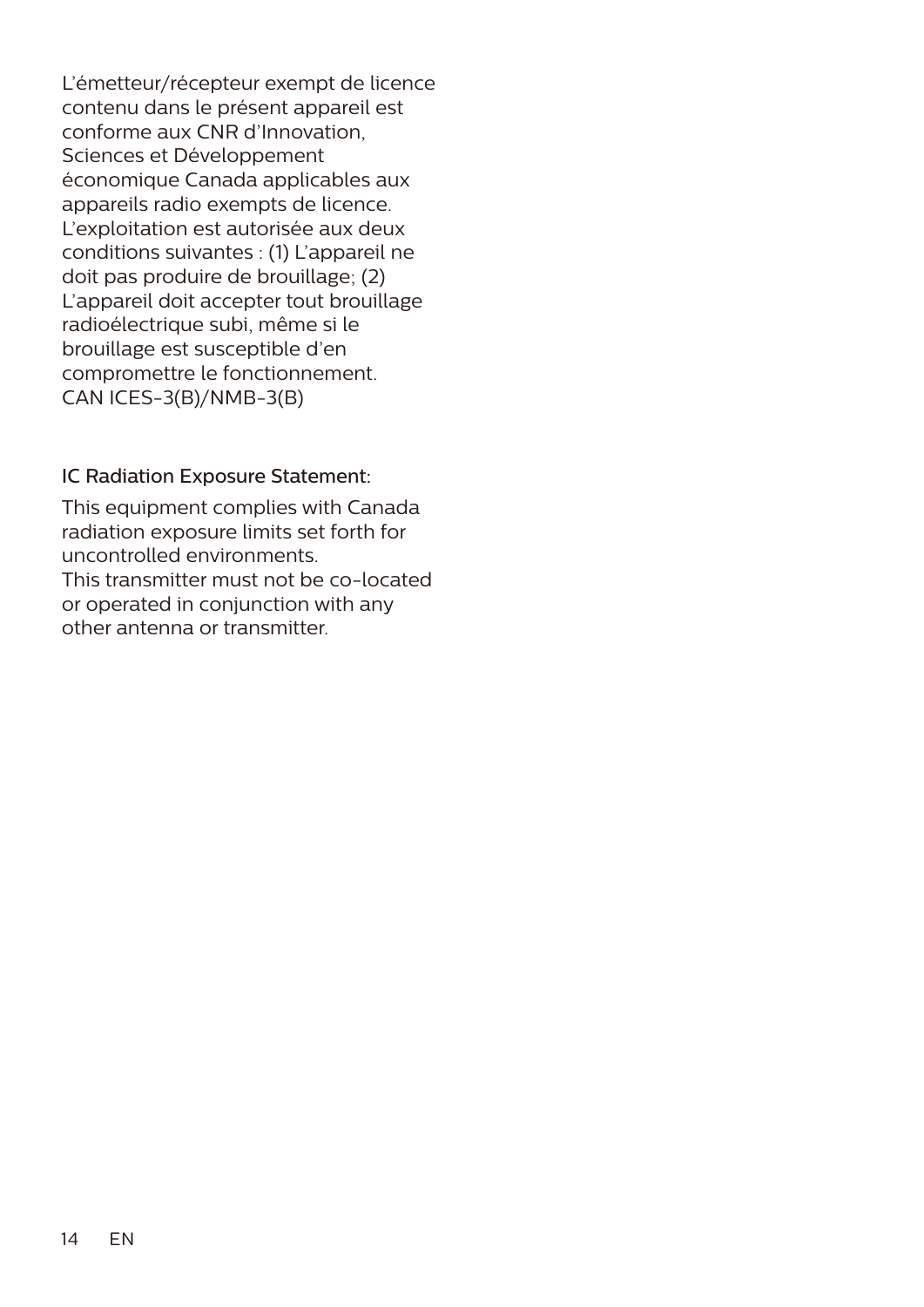## 8 Trademarks

### Bluetooth

The Bluetooth® word mark and logos are registered trademarks owned by Bluetooth SIG, Inc. and any use of such marks by MMD Hong Kong Holding Limited is under license. Other trademarks and trade names are those of their respective owners.

### Siri

Siri is a trademark of Apple Inc., registered in the U.S. and other countries.

## Google

Google and Google Play are trademarks of Google LLC.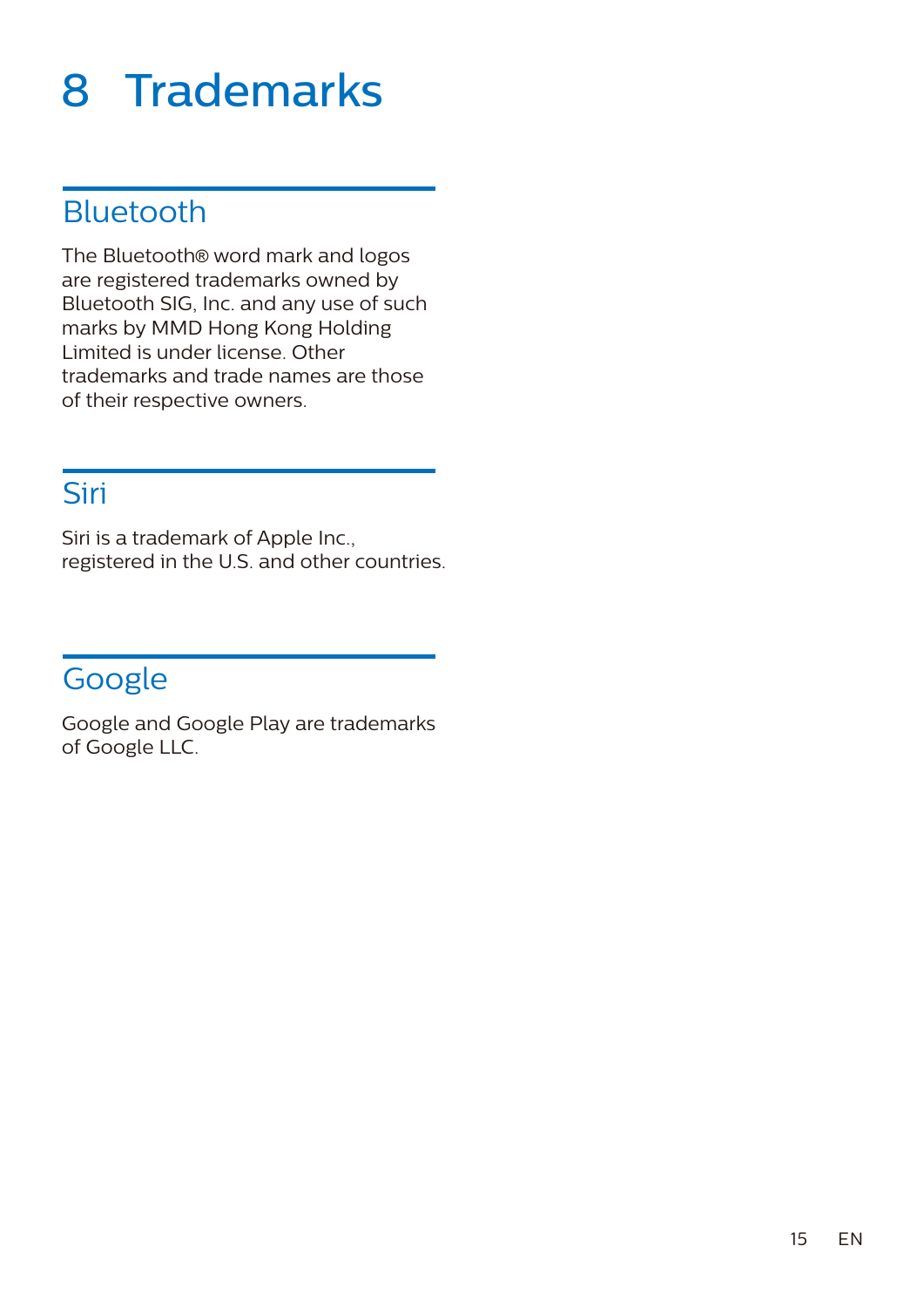## 9 Frequently asked questions

#### **My Bluetooth earpieces do not turn on.**

The battery level is low. Charge the earpieces.

#### **I cannot pair my Bluetooth earpieces with my Bluetooth device.**

The Bluetooth is disabled. Enable the Bluetooth feature on your Bluetooth device and turn on the Bluetooth device before you turn on the earpieces.

#### **Pairing does not work.**

- Put both earpieces into charging box.
- Make sure you have disabled the Bluetooth function of any previously connected Bluetooth devices.
- On your Bluetooth device, delete "Philips TAT8506" from the Bluetooth list.
- Pair your earpieces (see 'Pair the earpieces with your Bluetooth device for the first time' on page 6).

#### **The Bluetooth device cannot find the earpieces.**

- The earpieces may be connected to a previously paired device. Turn o the connected device or move it out of range.
- Pairing may have been reset or the earpieces have been previously paired with another device. Pair the earpieces with the Bluetooth device again as described in the user manual. (see 'Pair the earpieces with your Bluetooth device for the first time' on page 6).

#### **My Bluetooth earpieces are connected to a Bluetooth stereo-enabled mobile phone, but music only plays on the mobile phone speaker.**

Refer to the user manual of your mobile phone. Select to listen to music through the earpieces.

#### **The audio quality is poor and a crackling noise can be heard.**

- The Bluetooth device is out of range. Reduce the distance between your earpieces and Bluetooth device, or remove obstacles between them.
- Charge your earpieces.

#### **The audio quality is poor when streaming from a mobile phone, is very slow or streaming does not work at all.**

Make sure your mobile phone not only supports (mono) HSP/HFP but also supports A2DP and is BT4.0x (or higher) compatible (see 'Technical data' on page 11).



APP DOWNLOAD Scan the QR code/press 'Download' button or search 'Philips Headphones' in Apple App Store or Google Play to download App.